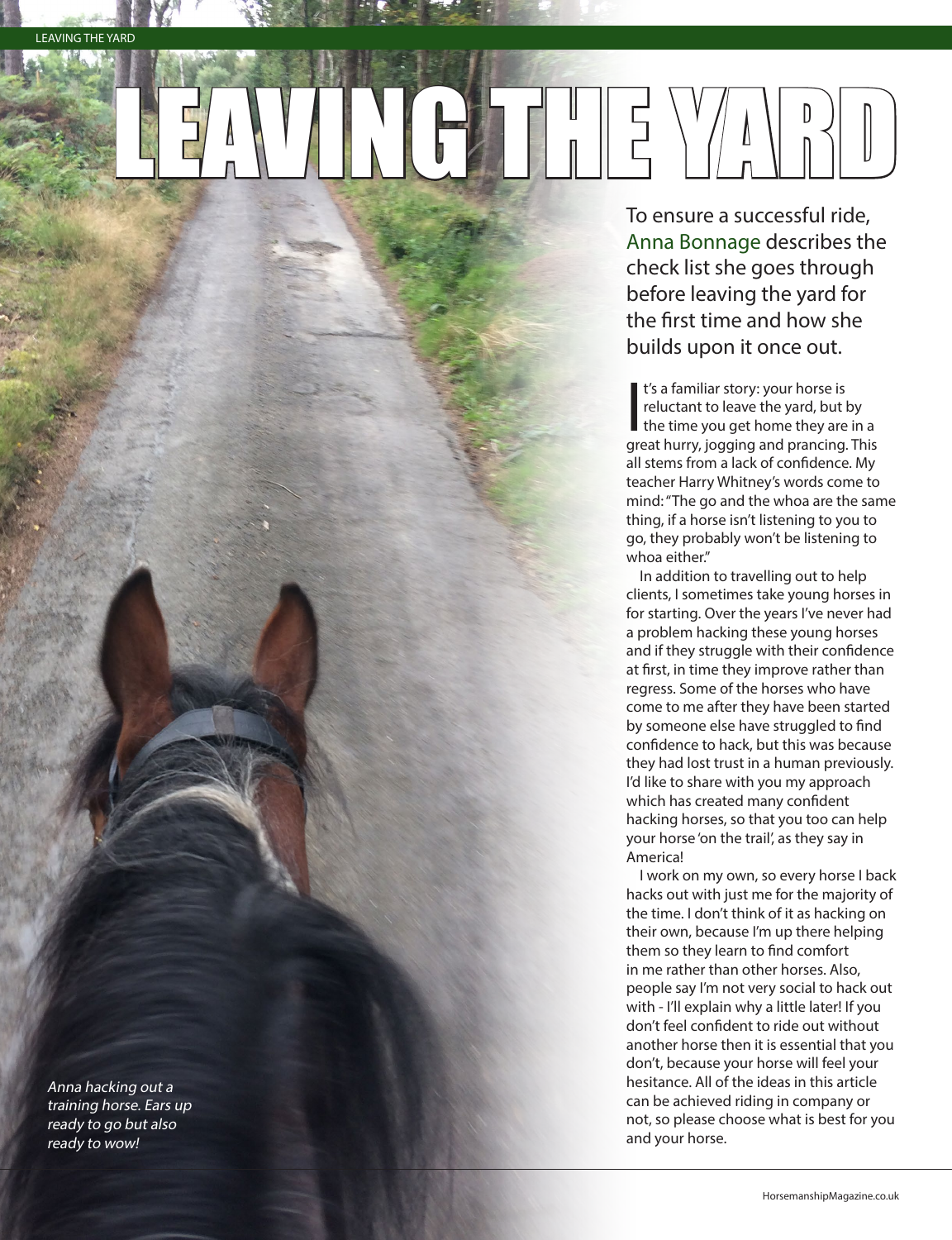Firstly, before I leave the yard I always do a few checks. Rather like with a car, before you reach the dual carriageway you want to have a good idea that your accelerator, breaks and steering are working well. "Expect the best but be prepared for the worst'" is a useful motto.

A check list of things you should be able to do comfortably at home before leaving your yard:

1. Follow a car, bicycle and if possible a tractor around the yard. This builds a horse's confidence as they feel they are moving the vehicle away from them. I then progress to passing the vehicle and wait as they pass us. You can be confident because you will know the driver, they will be thoughtful to wait or move as necessary. This gives you an idea of how your horse will feel and what you will have to do to help them when a car approaches on the roads.

2. Know that you horse understands the meaning of the rein. In the exercise above you will be having to stop, turn and leg yield in order to move around the vehicle. If you feel a heaviness in the rein when you ask your horse to follow its direction, you'll want to help your horse to gain clarity in the rein before leaving the yard. I make sure that a horse understands to turn around willingly, without resistance, to one rein only; this is helpful if I'm near a blind bend and I hear a car coming too fast in our direction. I like to get out of the way quickly as young horses are only just getting used to the sound of a car, let alone one flying past too fast. If the horse is startled, something which all young horses will naturally do from time to time, I let them rush a little to 'save their life' (their perception of the situation) and then I need to know that they understand to turn off one rein to stop. I also make sure that the horse understands to stop responsively off the feel of both reins, can back up without pulling back against my rein, and knows how to side pass or leg yield away from my leg, so that we can move over for traffic. I'm relating all of this to starting young horses, their foundation, their first experiences hacking, so I'm talking about the essentials to keep you and your horse safe. The schooling described here is very basic, but the more clarity and confidence



"I start off by explaining to the other rider that we have an imaginary elastic band between us which means we won't go out of sight of one another, and if one horse is struggling the other will wait."

that develops in a horse's schooling work over time, the easier hacking will become.

3. Go into canter calmly and easily. In the safety of an arena or field I always make sure that a horse feels confident to canter, even if only four strides, before their first hack. If a horse spooks on a hack they need to know that they feel safe to run if they need to save their life. Ironically, horses are less likely to spook and run if they already know that they feel safe to move fast with a human on board.

4. Pass other horses without stopping. While leading or riding around the farm at home I always either walk on by or, if the other horse is attached to a human, we might wait as I chat. This means that when you get out hacking your horse already understands that walking or trotting past other horses is normal, they don't need to stick their nose on the other horse and have a major discussion, there is nothing for them to deal with or stress about as you pass. I find horses can get stressed when a human encourages them to put their nose on another horse or be touched by the other horse whilst with

a human. Sometimes they start flicking their heads at each other, swishing their tails, nipping or even kicking out in these situations while the human stands by watching. This tells the horse they need to fend for themselves and ignore the human who is allowing this to occur. I liken the situation to walking down the street with my five-year-old niece - I wouldn't allow another child to come up to her and start prodding her. I would want her to feel confident that when she is with me she is safe, no one will bother her and she doesn't need to bother anyone else.

5. Get a quick response when you ask them to move. The level of responsiveness I'm looking for gives me the feeling that - without worry - a horse is ready to go from a halt to a trot, without any walk strides in between, at any given moment if I asked. When a horse understands to move forward in this way off a gentle feel from your leg touching them, they are then willing to pass frightening situations out hacking. If the rider has to push and kick with their leg at home for a horse to go from a halt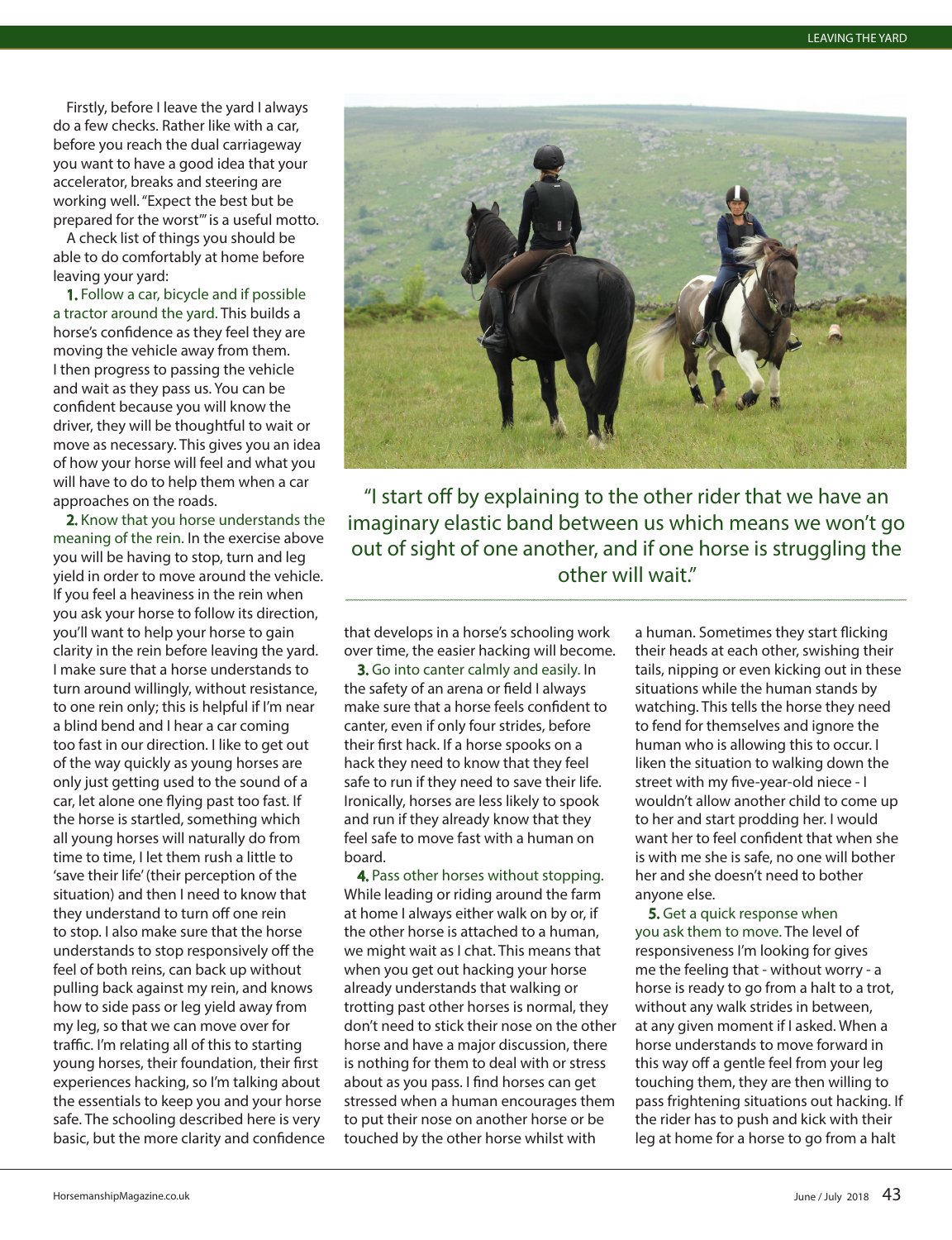into a walk before trotting, then it's likely that horse will struggle to hack out with confidence in the rider.

6. Set up challenges for your horse to overcome at home first. It's a good idea to create hacking scenarios at home before leaving the safety of your yard. This could be passing between two cars with their engines running or riding out of sight of your horse's field companion. Create squeeze challenges like walking between a tarpaulin hanging on the fence and a jump, which may be set up in the arena. Reduce the gap to no less than two metres wide and progress to seeing whether your horse can trot through. You can let your imagination guide you in coming up with ideas, just be sure to listen to your horse. Exposing them to trying something new and building trust in your guidance is essential, but if you overexpose them it will set you both back. Initially, make the challenges easy and as their confidence grows increase them little by little. I use these challenges to observe how the horse responds to a variety of situations; this gives me a gauge of where I need to support them, and shows me the line between where the horse keeps it together and falls apart. A rider's job is to help the horse move that line towards confidence with each little challenge we present. When the horse experiences us supporting them and going with them through difficulties, they build confidence to approach more and more unusual situations with us. For me as a trainer, as soon as a horse develops a small amount of confidence I'm thinking about how we can take that into other areas and create new challenges for the horse.

## Leaving The Yard

Now that you've done your checks around the yard arena, you've practiced your horse gaining clarity in your rein and leg requests and they've developed confidence in you, you can think about leaving the yard.

The first thing I do after opening the farm gate is see where my horse wants to go - sometimes they turn around and walk back into the yard! If that happens I go with them and, when we get back in the yard, I ask them to start trotting. We

trot everywhere around the yard until the horse decides that they'd like to leave the yard. At this point I relax and, with a little direction from my reins, let them take me out of the gate. With some horses it has taken about twenty minutes before they are ready to take me out of the farm gate on the first attempt. This isn't an easy approach for the human as it requires good timing with the use of your legs and reins. All pressure needs to come off the horse when they decide to take you in the direction of the gate.

When the horse has committed to leaving the yard, I only ride maybe twenty metres before I dismount and give them a stroke. After a few minutes I'll lead them back into the yard, get on in the yard and once again ask the horse with a gentle squeeze to take me out of the farm gate. If they prefer to trot around the yard, that is ok too; and when they decide to leave and go out of the gate a few metres more than last time, I dismount again and thank them. Initially this approach can feel like slow progress, but once it starts to become the horse's idea to leave the yard, suddenly they want to go further and further out of the gate. This approach gives a horse options and lets them discover that leaving the yard is their best choice.

If you feel that your horse is more worried when you dismount and lead them, or worries about waiting for you to re-mount, then you will need to add ground work to your "at home" checklist. It feels good to a horse when they respect our personal space and stay attentive to our requests and it feels good to us, too - so it's always worth putting some time into improving a horse's groundwork.

For the horses who willingly follow a feel off my leg and go down the driveway I still don't expect them to go far on their first few hacks. When a horse has summoned the courage to take you out of the yard (meaning your horse maintains a walk or trot while your leg is fully relaxed), then I feel it only fair to reward this try after no more than a quarter of a mile by dismounting and giving them a scratch or picking a handful of grass as a treat. I don't let them take food out of the hedge, I pick

just one handful for them. Then I either lead them home or remount and walk home. This approach is especially useful if you don't have very short rides which loop you back home within five or ten minutes. If your horse is reluctant to go and they get a quarter of a mile down the road and suddenly you turn back for home, without the stopping and getting off part they will usually jog because they believe their resistance to go created the outcome of turning for home and so they hurry back. In this scenario, the horse never lets go of thinking about home so as soon as you turn around they want to get right back to where their mind is thinking about. My approach here encourages a horse's mind to stay with the rider.

Most riders rarely dismount away from home and many horses hurry home, as in their experience the ride only finishes back at the yard; so I change it up and finish the ride away from home. I never get off in the same place though, maybe leading them a few yards in hand or even a quarter of a mile and then getting back on to ride home. When I arrive at the farm gate I ride past the gate, getting off in a different location to last time, and then lead into the yard.

In regards to your route, it's a good idea to repeat a route a few times until a horse becomes more confident. When you feel your horse's willingness develop, the next time you ride out take a different - but shorter - route than the ride they have already gained confidence in. After two or three hacks on the newer ride and with their confidence increased, you can return to the previous route and your horse should feel even more confident than they did before.

If I see a difficult situation approaching on a ride I get off before it develops and lead the horse instead. For example, a tractor coming up behind, a car coming out of a driveway, and a cyclist flying towards us all at once would be a lot for a young horse to handle. Alternatively, there may be an obstacle ahead that I know the horse will be unsure of because my checks at home alerted me to this. If we don't get off until the difficulty has started, the horse starts to associate getting worried with the rider getting